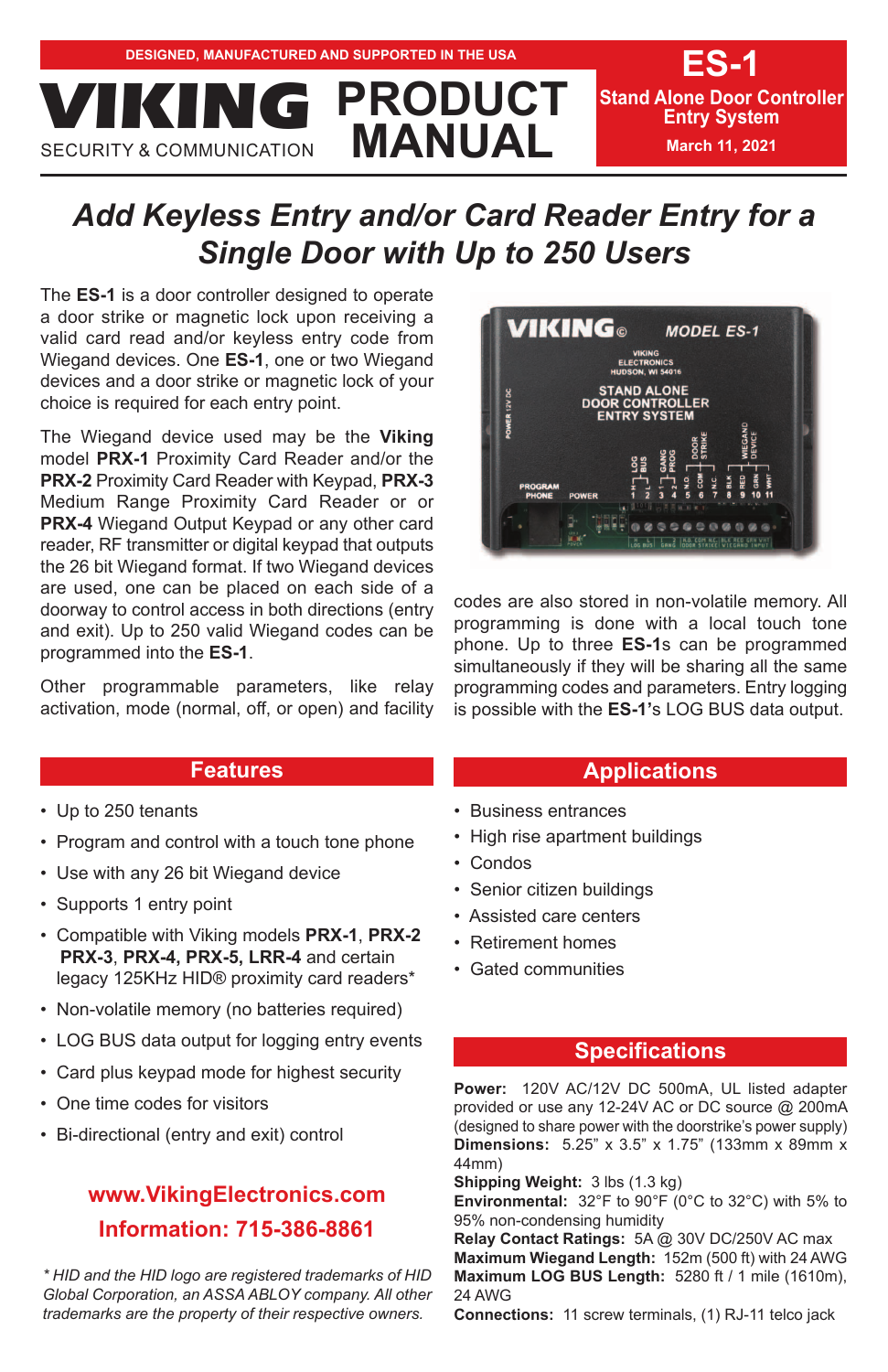# **Definitions**

**26 Bit Wiegand Format:** The industry standard data output of access control card readers.

**Bi-Directional Access:** Two Wiegand devices can be wired in parallel to one **ES-1** to control access in both directions at a single entry point. Simply place one card reader on each side of the door or gate. When either one detects a valid code, the **ES-1** will strike the door. Data logging will not be able to distinguish the direction of the access. If that is a requirement, two separate **ES-1**s will need to be installed, so each one can log separate access events from each side of the door.

**Card Plus Keypad Mode:** This is a higher security mode in which a valid card + a valid keypad entry is required to gain access.

**Entry Code:** The number that when it matches either a Keyless Entry or a Proximity Card number, allows access. Each tenant may have their own unique Entry Code that is easily changed or removed when a tenant moves out.

**Entry Point:** A door or gate allowing access into a secure or controlled area.

**Facility Code:** A 3-digit number that each proximity card contains in order to provide greater security. Usually the cards used at a given building all have the same facility code.

**Keyless Entry:** A way for tenants to let themselves in, by entering their entry code on a keypad.

**LOG BUS:** A two wire data bus that can be wired in parallel with additional **ES-1** log busses. Data is sent as 1200 baud ASCII characters at TTL levels (0-5 Volt). Any RS-232 port designed to receive TTL levels can receive log bus data directly on the "Receive Data" and "Signal Ground" pins.

**Memory Location:** The number used when programming, that stores the location of an entry code.

**One Time Code:** An entry code that can only be used once - this feature is handy for visitors. Once the code is used the **ES-1** forgets it.

**Proximity Card:** A credit size card that identifies itself when within close proximity of a reader. Card "swiping" is not necessary. The card contains a 3 digit Facility Code, a 5 digit Internal Card number and a 5 digit External Printed number, that may or may not match the Internal number.

**Proximity Card Reader:** A device used to read the data from a Proximity Card when its held within a few inches of the reader.

#### **Installation**

*IMPORTANT: Electronic devices are susceptible to lightning and power station electrical surges from both the AC outlet and the telephone line. It is recommended that a surge protector be installed to protect against such surges.* 

*\* Note: Maximum Wiegand run length is 600 feet using 24 gauge wire when using the Viking model PRX-1 proximity card reader, 500 feet for the PRX-2 keypad/proximity card reader, 800 feet for the PRX-3 (using 3 wire pairs for pwr) and 2000 feet for the PRX-4 keypad. Run length is reduced to half if two share the same wire run from the same ES-1 entry point. Run length will also be reduced if using a Wiegand device other than the Viking model PRX-1, that requires more than 35mA average operating current. Run lengths can be doubled by doubling up on the BLACK and RED 24 gauge wire, or using 21 gauge (or larger) wire. Certain electrically noisy locations might require shielded wire.*

#### **A. Basic Wiring**

**2**

A basic door access controlled entry point is wired as shown below. The relay can be connected as either Normally Open, or Normally Closed. All 26-bit Wiegand devices are fully supported (power and data) from the **ES-1** and can be installed up to 500 feet away using 24 gauge wire. Viking Wiegand devices can run even further (see *Note* above). The **ES-1** can support either a card reader (Viking model **PRX-1** or **PRX-3**), keyless entry keypad/proximity card reader (Viking model **PRX-2**) or a keyless entry keypad (Viking model **PRX-4**), or both. If both are installed, the "Card Plus Keypad" mode can be used. If any two Wiegand devices are used, one can be placed on each side of a doorway/gate for bi-directional (entry and exit) access control.

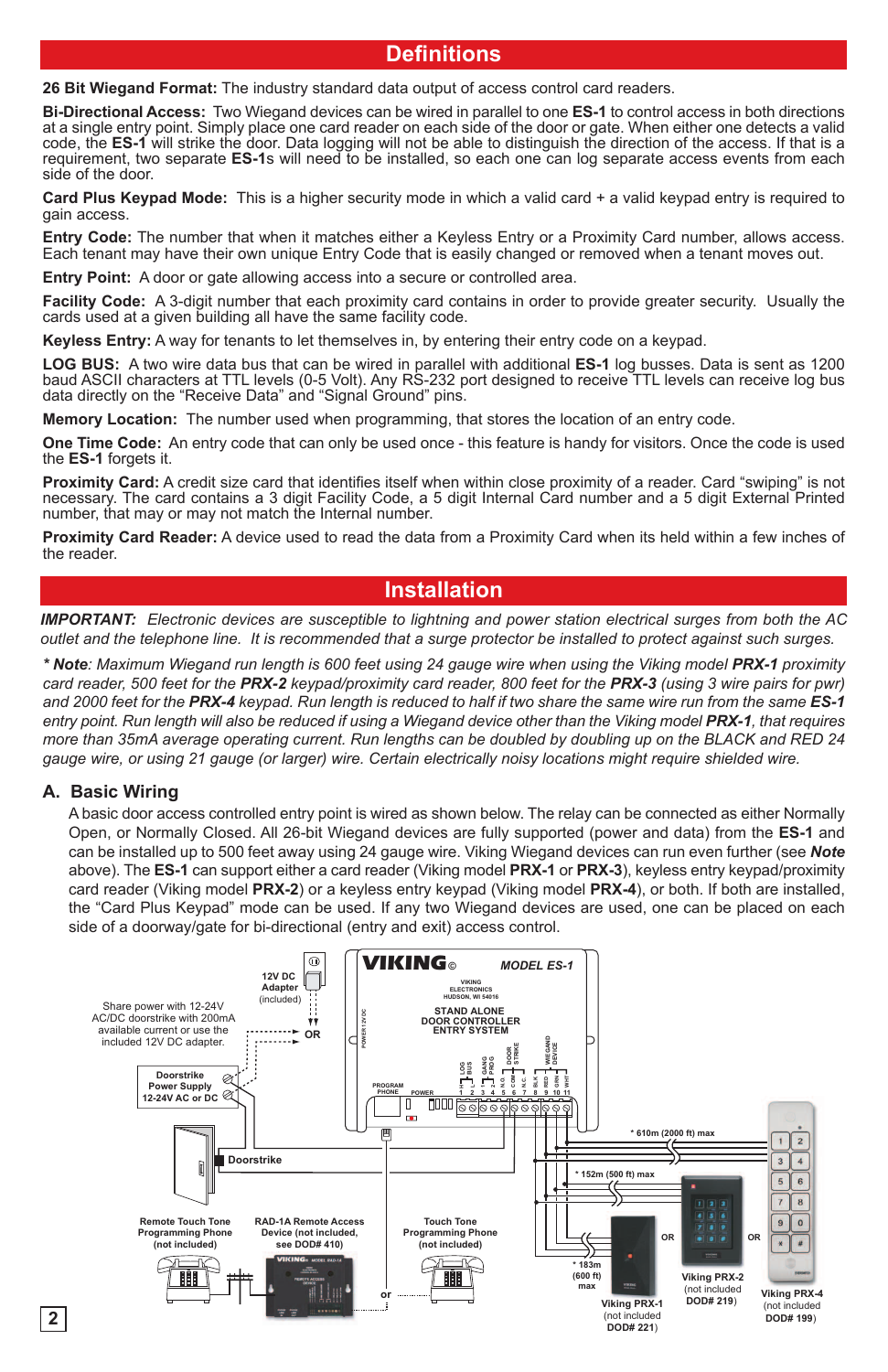### **B. Gang Programming Wiring**

If multiple **ES-1**s are installed to handle door access control for multiple entry points, two or three of them can be programmed simultaneously if they are to be programmed identically. Do this by wiring **GANG PROG COMM** screw terminals **1** together, and screw terminals **2** together. The touch tone programming phone connected to any one of them will program all of them simultaneously.



#### **C. LOG BUS**

The **ES-1** transmits 1200 baud ASCII data from the **LOG BUS** screw terminals. Log Bus data is sent each time Wiegand data is received from the entry point, and includes: an entry point ID number, if the entry was valid, nonvalid, or off, the facility code, and the card number (or keypad entry code). The Log Bus can be daisy-chained by wiring the **LOG BUS** screw terminals **L** together and screw terminals **H** together as shown below.



If the RS-232 input of a PC, printer, etc. is capable of receiving TTL level RS-232 signals, then the **LOG BUS** can be wired directly into the RS-232 "Receive Data" and "Signal Ground" pins to receive ASCII data. Windows "Hyper-Terminal" can be used to receive the data on a PC. Use the settings in the chart at the right:

| <b>Communication Software Configuration</b> |                        |
|---------------------------------------------|------------------------|
| Com                                         | Your serial port (1-4) |
| <b>Baud rate</b>                            | 1200                   |
| <b>Data Bits</b>                            | 8                      |
| <b>Stop Bits</b>                            |                        |
| Parity                                      | none                   |
| <b>Flow Control</b>                         | none                   |

## **Programming**

#### **A. Accessing the Programming Mode**

| Step 1. Connec t a touch tone phone to the PROGRAM PHONE jack.                        |  |
|---------------------------------------------------------------------------------------|--|
| Step 2. Come off-hook. A double beep will indicate that programming has been entered. |  |
| Step 3. Program as shown in section <b>B</b> - I.                                     |  |
| Step 4. To exit programming, simply hang up the phone.                                |  |

#### **B. Tenant's Entry Codes**

The **ES-1** can be programmed with up to 250 tenant entry codes. A tenant can activate the door strike, keyless, from a Wiegand keypad or by using a proximity card with its 5 digit card number programmed as the entry code. When a given tenant moves out of the complex, the entry code for that tenant may be cleared without affecting any other tenant's entry code.

*Important: 26-bit Wiegand data limits the entry code range from 00001 to 65535. Entry codes larger than 65535 will not work.* 

*WARNING: If using a Viking model PRX-4 keypad, do not program the ES-1 to accept entry code 65535 because that is the keypad's error code.* **3**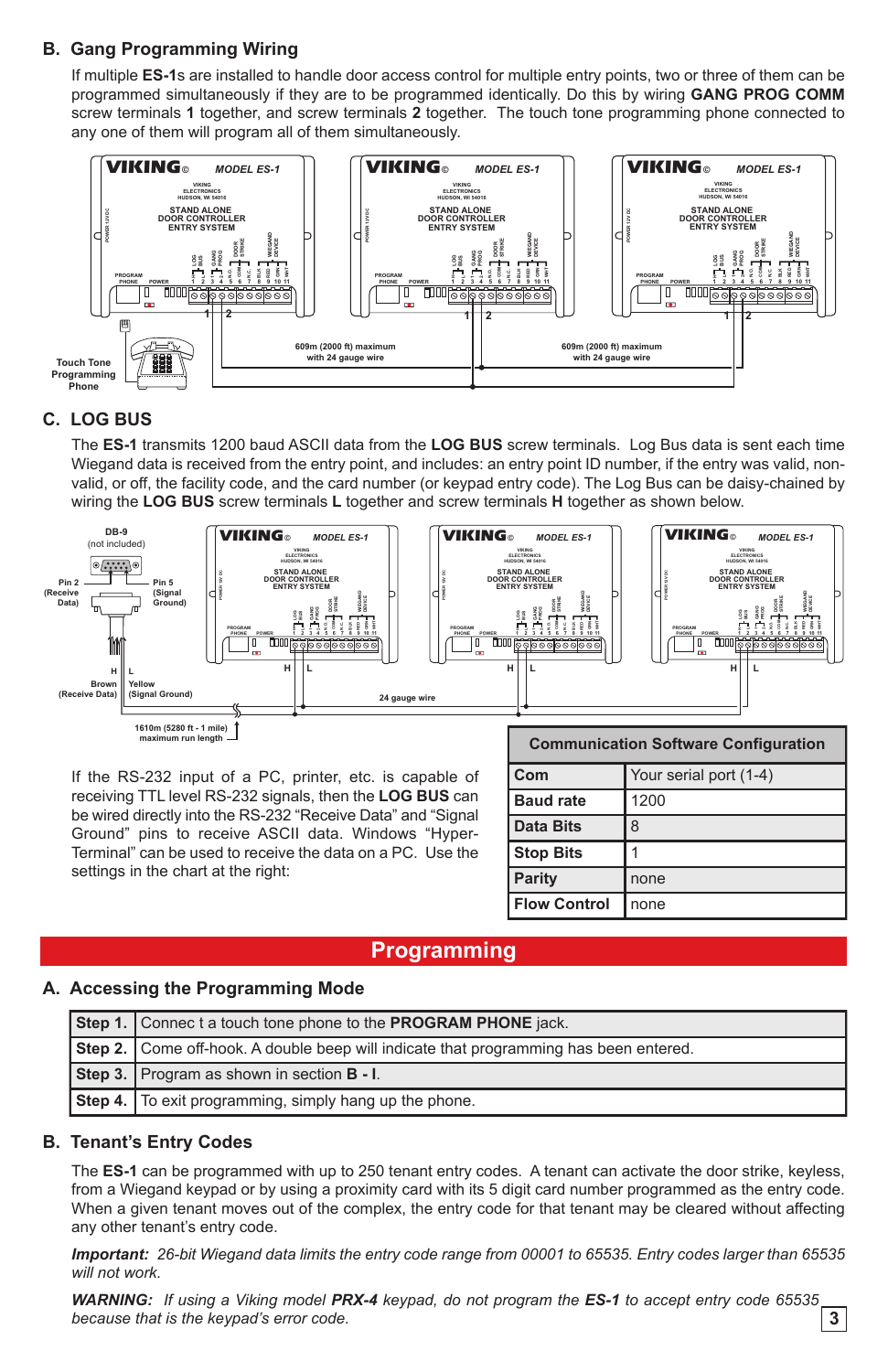#### **1. Programming a single Entry Code**

While in programming, enter the tenant's 5 digit entry code + "#" + memory location number (**001 - 250**). **Example: 12345 # 001**

#### 2. Programming a continuous Bank of Entry Codes

If using the **PRX-4** keypad for keyless entry, it is an advantage, from a security standpoint, to have the entry codes all random numbers. On the contrary, if using the **PRX-1** card reader, proximity cards are typically purchased as a continuous bank of incrementing numbers. If this is the case, a large block of incrementing numbers can be programmed all at once. While in programming, enter the first (lowest value) 5 digit card number entry code + "**#**" + the starting memory location number (**001 - 249**). After two beeps are heard, enter #Q + the ending memory location (**002 - 250**).

#### **Example: 10300 # 001** (wait for two beeps) # $*$  150

This will fill memory positions 001 through 150 sequentially with entry codes 10300 through 10450.

#### **3. Programming One Time Entry Codes**

An entry code that can only be used once, and is then forgotten by the **ES-1**, can be programmed similar to a single entry code or a bank of entry codes as shown above. An extra "\*" before the "**#**" makes it a one time code. **Example: 12345 \*# 001** This will fill memory position 001 with one time entry code 12345. **Example: 10300**  $*$ **# 001** (wait for two beeps) # $*$  150 This will fill memory positions 001 through 150 sequentially with one time entry codes 10300 through 10450.

#### **4. Deleting the Entry Code for One Memory Location**

While in programming, enter "**#**" + memory location number (**001 - 250**) to clear.

#### **5. Deleting all Entry Codes**

While in programming, enter "**###**". This will clear all entry codes, all facility codes, and set all programming to factory settings.

*CAUTION: All entry codes will be permanently erased.*

#### **C. Operating Modes**

The **ES-1** can be set into one of 3 different operating modes. The factory default setting is the **NORMAL** mode. In the **NORMAL** mode, the **ES-1** strikes the door when a proper card or keyless code is entered. Enter  $*1$  to put the **ES-1** in **NORMAL** mode.

Enter Q**0** to put the **ES-1** in the **OFF** mode. In the **OFF** mode, the **ES-1** will not strike the door, even if a proper card or keyless code is entered.

Enter Q**2** to put the **ES-1** in the **OPEN** mode. In the **OPEN** mode, the **ES-1** continuously strikes the door. No card or keyless code is needed, and no **LOG BUS** data is sent.

*CAUTION: Some strikes are designed for intermittent operation only. The OPEN mode should NOT be used with these intermittent strikes, or damage to the strike may occur. Only use the OPEN mode with strikes designed for continuous operation.*

#### **D. Card Plus Keypad Mode**

This is a mode in which a valid card, plus a valid keypad entry is required to gain access. Both a card reader (Viking model **PRX-1**) and a keypad (Viking model **PRX-4**) are required at the entry entry point. A higher level of security is achieved because acquiring someone's card is not enough to gain access. The number to be entered on the keypad must match the 5-digit internal card number. Because of this, it is important the actual 5-digit card number is not printed on the card itself.

While in programming, enter "\*7" to put the ES-1 into the Card Plus Keypad mode, or enter "\*8" to remove the **ES-1** from this mode.

*Note: The cards can have a facility code of 001 to 254, but the keypad in use must have its facility code programmed to 255, so the ES-1 knows one from the other (see section E).*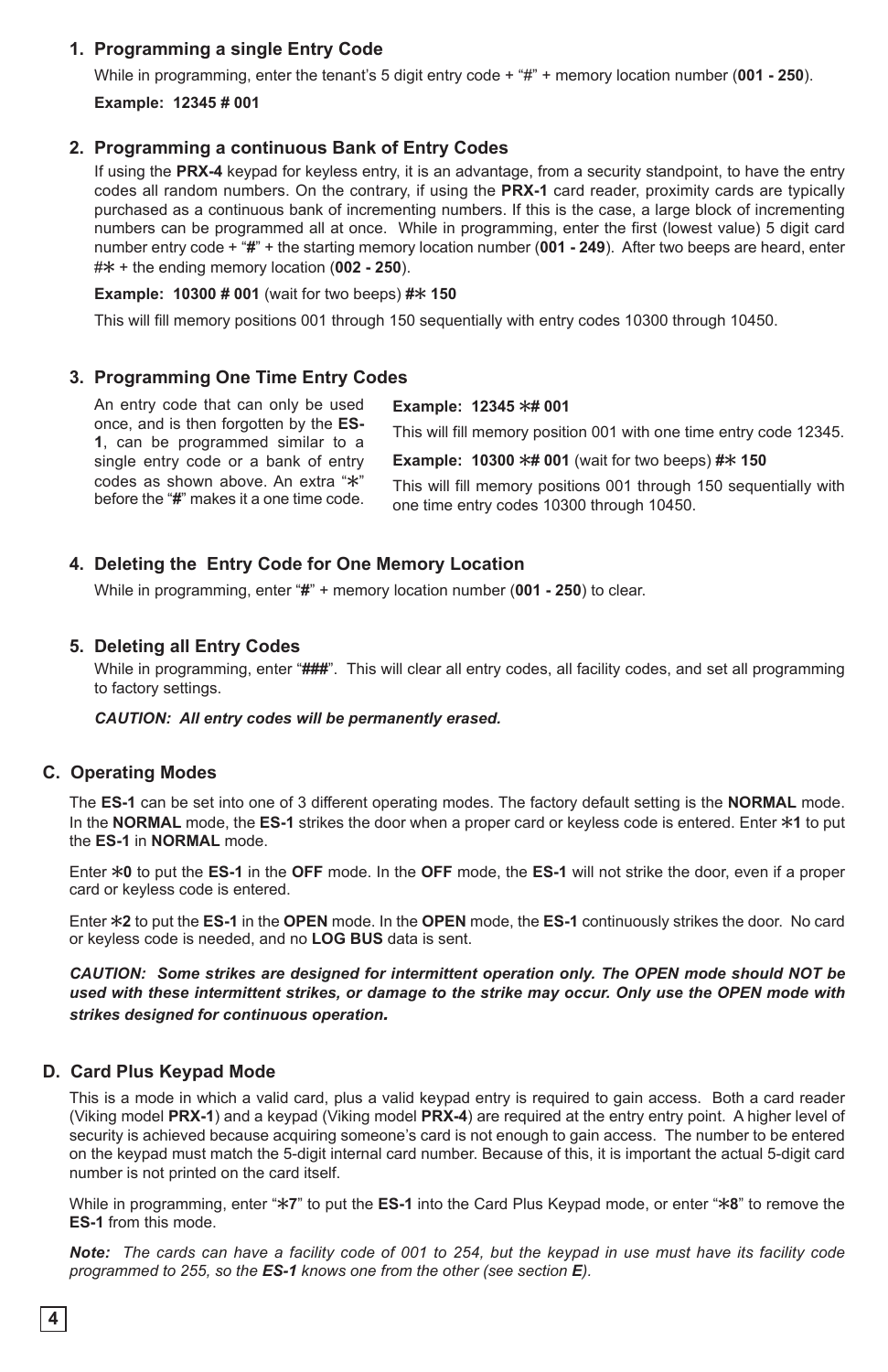### **E. Facility Codes**

A Wiegand type card reader can be added to the **ES-1** entry point for card access control. Twenty-six bit Wiegand access cards, such as Viking's model **PRX-C**, identify themselves with an 8-digit number. The first three digits are considered the Facility Code and the last five are the card number.

The **ES-1** shares the 5 digit entry code memory location for both keypad entry and card entry. In other words, the 5-digit card number is to be programmed as the tenant's entry code. Unless facility codes are programmed, the **ES-1** will only need to match the 5-digit card number with any programmed entry code to allow access.

For a higher level of security the 3-digit Facility Code should be programmed. Each **ES-1** can be programmed to accept up to 4 different Facility Codes.

*Note: If all 4 Facility Code locations are programmed to "000" (factory setting), the ES-1 will disregard the Facility Code all together, thus making access entry based only on the card number (or keypad entry) match with the programmed entry code.*

*Important: 26-bit Wiegand data limits the facility code range from 001 to 255. A facility code larger than 255 will not be accepted.*

When in programming, enter the 3-digit Facility Code of the access cards being used, then "**#**" and the memory locations as follows:

| <b>Programming Facility Codes</b> | Enter Digits + Location |  |
|-----------------------------------|-------------------------|--|
|                                   |                         |  |
|                                   | 3 digits $(0-9)$ + #912 |  |
|                                   | 3 digits $(0-9)$ + #913 |  |
|                                   | $3$ digits (0-9) + #914 |  |

#### **F. Entry Point ID Number**

The **ES-1** outputs event data on the **LOG BUS** each time a card or keypad is used. An ID number can be programmed in each **ES-1** so that the device receiving the **LOG BUS** data knows which entry point the event came from. While in programming, enter a single digit ID number (0-9) + ##7.

**Example: 6 ##7** = an Entry Point ID number of 6

#### **G. Relay Activation Time**

The relay activation time can be programmed in seconds from 01 - 99. When in programming, enter the time in seconds  $+$  ##3 (00 = 1/2 second, factory set to 5 seconds).

**Example: 05 ##3** = a 5 second relay activation time

#### **H. Beep Tones**

While programming the **ES-1**, a double beep will be heard after entering a valid command or memory location. If an invalid command or number sequence is entered, it will be indicated by a triple beep. If an error is made, review the instructions and re-program that location. The **ES-1** is capable of detecting hardware memory errors and will output 4 beeps if there is a problem.

#### **I. Programming Features Quick Reference**

| <b>Description</b>                                                                                                         | <b>Enter Digits</b> | $\ddot{}$ | Location      |
|----------------------------------------------------------------------------------------------------------------------------|---------------------|-----------|---------------|
|                                                                                                                            |                     | ۰         | #001-250      |
|                                                                                                                            |                     | $\ddot{}$ | *#001-250     |
| Continuous bank of entry codes Enter first code, then #, then first location, then #*                                      |                     | ٠         | last location |
|                                                                                                                            |                     |           | $+$ #001-250  |
|                                                                                                                            |                     |           |               |
|                                                                                                                            |                     |           |               |
| Open mode (only use with compatible strikes, see <b>Programming</b> , section $C$ ) $*2$                                   |                     |           |               |
|                                                                                                                            |                     |           |               |
|                                                                                                                            |                     |           |               |
|                                                                                                                            |                     |           |               |
|                                                                                                                            |                     |           | ##7           |
| Relay activation time (1 - 99 seconds, $00 = .5$ sec. - factory set to 5 seconds)  2 digits (00-99)                        |                     |           | $+$ ##3       |
|                                                                                                                            |                     |           | $+$ #911-914  |
| Clear all entry codes and return all programming features back to factory settings  ### (CAUTION: Erases all Programming!) |                     |           |               |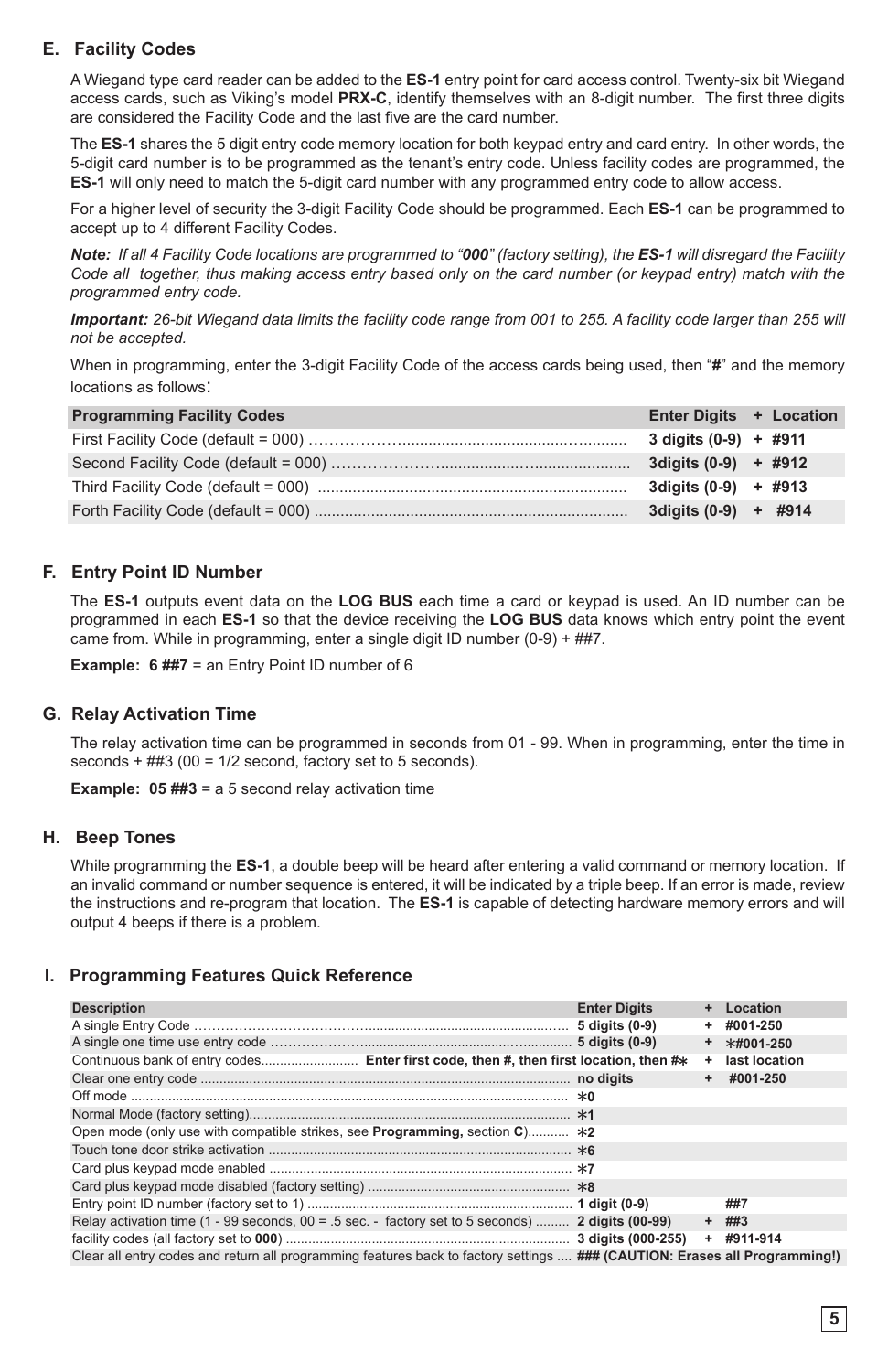#### **A. Tenant Card Reader Entry**

A Wiegand device, such as the Viking **PRX-1** Proximity Card Reader (not included), is fully supported (power and data) by the **ES-1**. The **ES-1** entry controller monitors the Wiegand devices for 26 bit Wiegand data. When a card is read, the data is compared against the Facility Code (if used) and Entry Code data bases programmed in the **ES-1**, and access is granted if a match is found.

#### **B. Tenant Keyless Entry**

A Wiegand device, such as the Viking **PRX-4** Wiegand Keypad (not included), is fully supported (power and data) by the **ES-1**. The **ES-1** entry controller monitors the Wiegand devices for 26 bit Wiegand data. When a keyless code is entered on the keypad, the data is compared against the Facility Code (if used) and Entry Code data base programmed in the **ES-1**, and access is granted if a match is found.

### **C. Card Plus Keypad Entry**

With both a Wiegand card reader and a Wiegand keypad wired to the same **ES-1**, either can be used to gain access. If the card plus keypad mode is enabled, first the card must match a programmed facility code and entry code, then the same 5-digit entry code must be entered on the keypad for access to be granted.

#### **D. Touch Tone Commands**

In addition to using a Touch Tone phone to program the **ES-1**, a few Touch Tone commands are also available as follows:

| Touch Tone Command   Description |                                                                                                                                                                 |
|----------------------------------|-----------------------------------------------------------------------------------------------------------------------------------------------------------------|
| *0                               | To put the <b>ES-1</b> in the <b>OFF</b> mode (no cards or keyless entry numbers grant access).                                                                 |
| $*1$                             | To put the ES-1 back in the Normal mode.                                                                                                                        |
| $*2$                             | To have the ES-1 continuously strike the door/gate (*Open mode), no LOG BUS data is sent                                                                        |
| *6                               | To momentarily strike the ES-1. This allows someone within the building to allow a<br>visitor in, even if the ES-1 is in the OFF mode, no LOG BUS data is sent. |

*\* Note: Only use the Open mode with compatible strikes (see Programming, section C).*

#### **E. One time Entry Codes**

An entry code can be programmed for one time use. If this is the case, once the entry code has been used, it is instantly forgotten by the **ES-1**. This feature allows visitors limited access.

#### **F. Data Logging**

Each time either a card is read or a keypad entry has been received, the **ES-1** will transmit 1200 baud ASCII data out of its **LOG BUS** screw terminals. Data sent includes: an entry point ID number (**1-9**), if the entry was valid (**V**), non-valid (**N**) or valid but access was not granted because the **ES-1** was in the **OFF** mode (**F**), the 3-digit facility code, and the card number (or keypad entry). An example of 3 different entry events is shown to the right. The **ES-1** outputs entry event data in real time, but does not time stamp.



Visit **www.vikingelectronics.com** to download free **ENTRY LOGGER** software. The software provides transaction logging for the **ES-1** and **C-4000** Entry Controller systems. Compatible with any Windows based PC running Windows 95 or higher, the software adds time and date stamps to each transaction, and allows user printing, record saving, and complete search capabilities.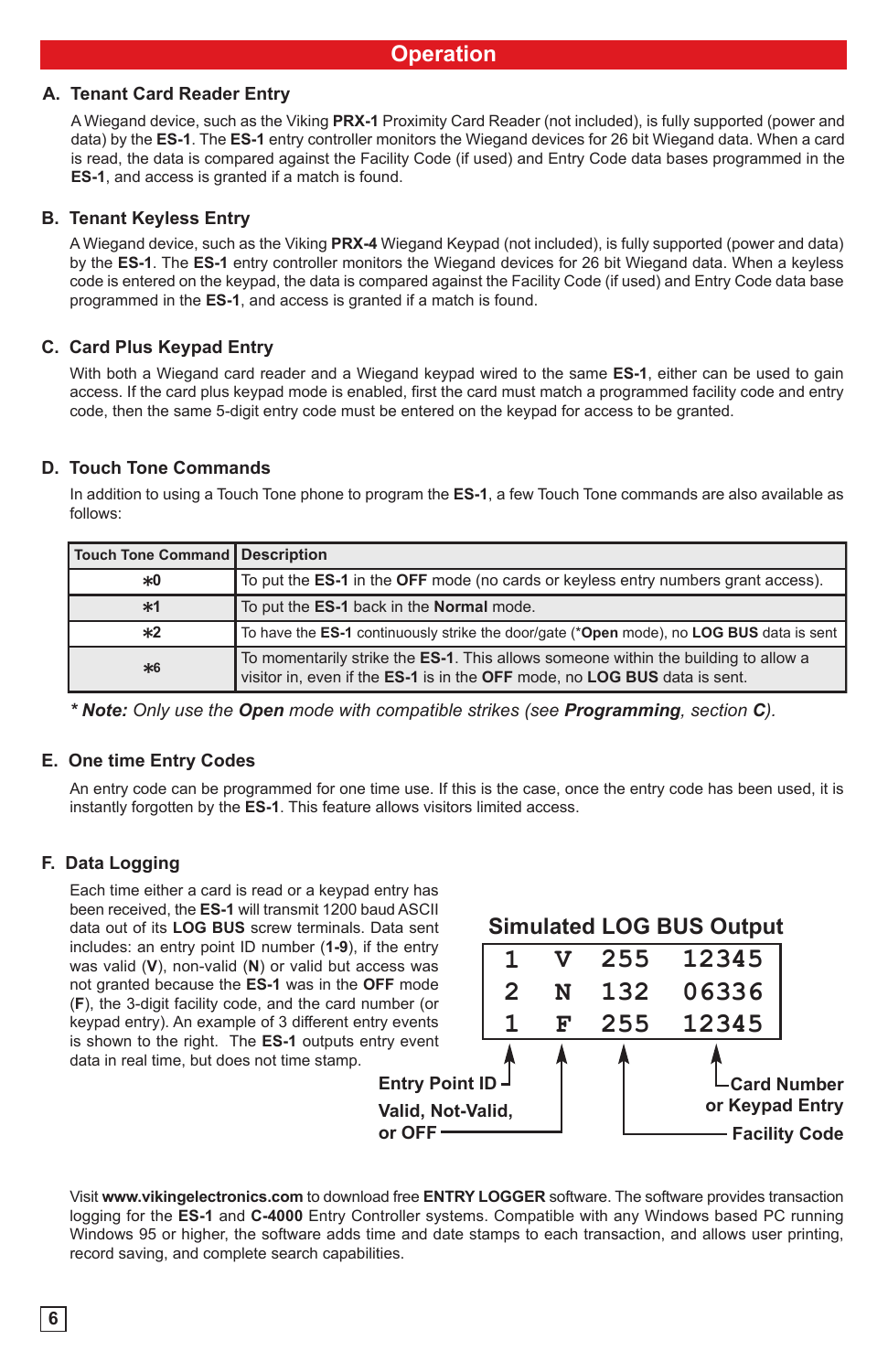Please use this chart to record the numbers programmed into the **ES-1** (USE PENCIL)

**Security Code:** \_\_\_\_ \_\_\_ \_\_\_ \_\_\_ \_\_\_ \_\_\_ Relay Activation Code: \_\_\_ \_\_\_

| <b>Memory Location</b> | <b>Tenant's Name</b> | Entry Code #   |
|------------------------|----------------------|----------------|
|                        |                      |                |
|                        |                      |                |
|                        |                      |                |
|                        |                      |                |
|                        |                      |                |
|                        |                      |                |
|                        |                      |                |
|                        |                      |                |
|                        |                      |                |
|                        |                      |                |
|                        |                      |                |
|                        |                      |                |
|                        |                      |                |
|                        |                      |                |
|                        |                      |                |
|                        |                      |                |
|                        |                      |                |
|                        |                      |                |
|                        |                      |                |
|                        |                      |                |
|                        |                      |                |
|                        |                      |                |
|                        |                      |                |
|                        |                      |                |
|                        |                      |                |
|                        |                      |                |
|                        |                      |                |
|                        |                      |                |
|                        |                      |                |
|                        |                      |                |
|                        |                      |                |
|                        |                      |                |
|                        |                      |                |
|                        |                      |                |
|                        |                      |                |
|                        |                      |                |
|                        |                      |                |
|                        |                      |                |
|                        |                      |                |
|                        |                      |                |
|                        |                      |                |
|                        |                      |                |
|                        |                      |                |
|                        |                      |                |
|                        |                      |                |
|                        |                      |                |
|                        |                      |                |
|                        |                      |                |
|                        |                      |                |
|                        |                      |                |
|                        |                      | $\overline{7}$ |